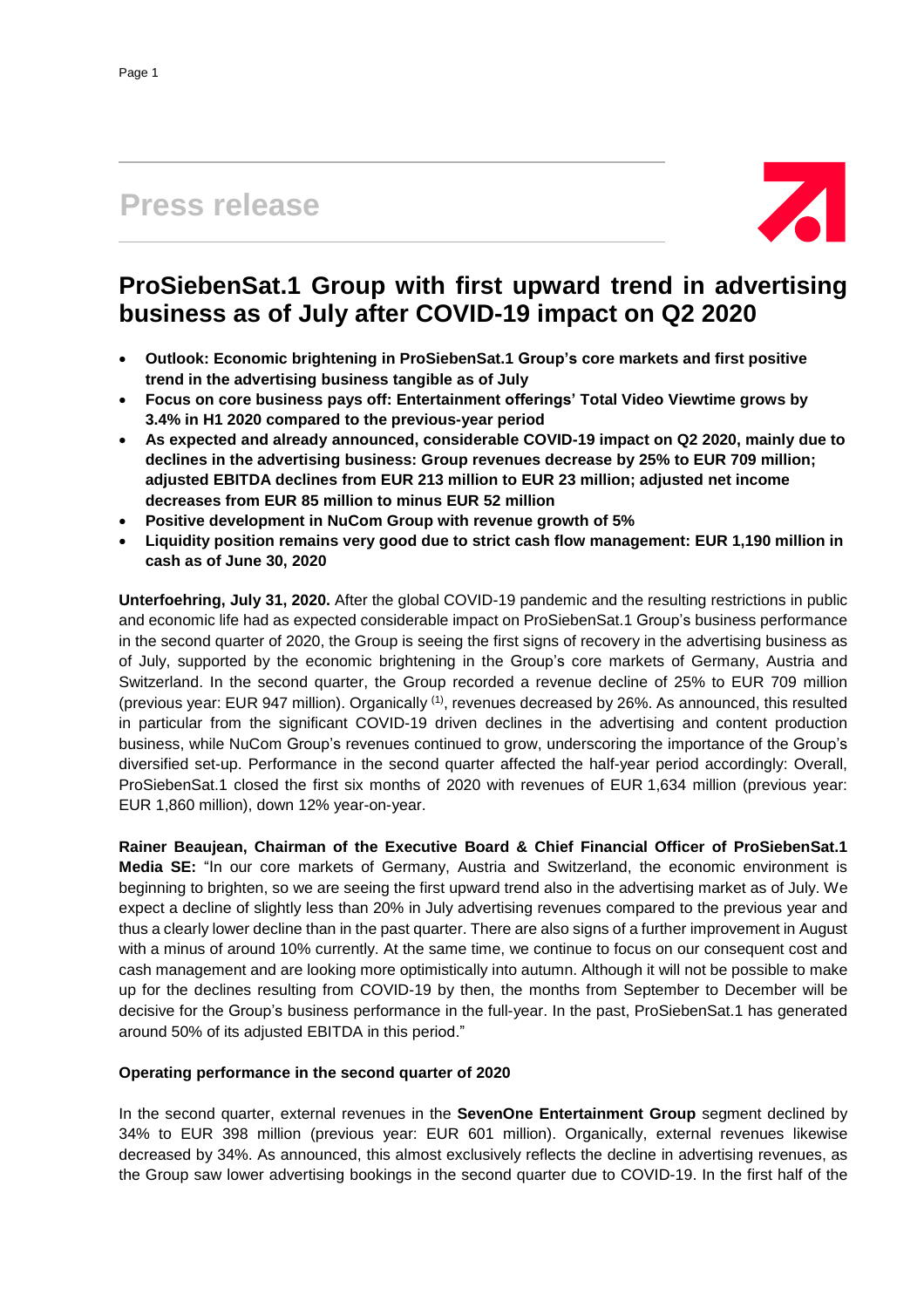year, external revenues declined by 19% to EUR 961 million (previous year: EUR 1,180 million) as a result of the COVID-19 pandemic.

In contrast to the advertising market development, SevenOne Entertainment Group's entertainment and infotainment offerings achieved clear success in recent months. In the second quarter, the channels scored particularly highly in the for advertising customers relevant prime time with high reach for local formats such as "Promis unter Palmen" (SAT.1) and "The Masked Singer" (ProSieben). The linear and digital viewing time of the offerings has increased accordingly. Since the start of the year, Total Video Viewtime – the total number of minutes viewed on all of the Group's linear channels and digital entertainment platforms – has increased by 3.4% year-on-year.

As announced, the effects of the governmental COVID-19 restrictions also made a clear impact on the **Red Arrow Studios** segment, with the international content production business being especially affected. In the second quarter, external revenues decreased by 31% year-on-year to EUR 102 million (previous year: EUR 148 million). Organically, thus adjusted for currency effects, revenues declined by 33%. In the first six months of the year, external revenues were down by 17% to EUR 236 million (previous year: EUR 283 million), with the distribution business and the digital studio Studio71 developing stably.

In contrast, **NuCom Group** continued to grow in a COVID-19 influenced environment. The portfolio saw a 5% increase in external revenues to EUR 209 million (previous year: EUR 198 million) in the second quarter. Organic growth was likewise 5%. Parship Group's matchmaking business and the Beauty & Lifestyle vertical around the online beauty provider Flaconi both saw a significant increase in revenues respectively. In contrast, the impact of the nearly global travel restrictions and lockdowns was clearly noticeable in the business of the portfolio companies billiger-mietwagen.de (Silvertours) and Jochen Schweizer mydays. NuCom Group also grew in the half-year period – external revenues increased by 10% to EUR 437 million (previous year: EUR 397 million).

The other key financial figures also reflect the COVID-19 pandemic's considerable impact on the macroeconomic environment and the Group's business in the second quarter. The Group's adjusted EBITDA decreased by 89% to EUR 23 million (previous year: EUR 213 million) in the second quarter due to the decline in the high-margin advertising business. In the first half of 2020, adjusted EBITDA was 55% lower than in the previous year at EUR 180 million (previous year: EUR 403 million). Adjusted net income reflected this development and amounted to minus EUR 52 million (previous year: EUR 85 million) in the second quarter and EUR 7 million (previous year: EUR 179 million) in the first six months of the year. The cost savings announced in spring are partly already visible in the second quarter, but will mostly become apparent in the second half of the year.

ProSiebenSat.1's liquidity position continues to be good as of the end of June 2020, with EUR 1,190 million in cash. At the beginning of April, the Group drew EUR 350 million of its syndicated revolving credit facility (RCF) of EUR 750 million in order to ensure access to the company's liquidity reserves at all times in view of the COVID-19 environment. A further EUR 400 million RCF is available to be drawn at any time. At the same time, the Annual General Meeting in June 2020 agreed to the proposal to carry forward the full amount of the balance sheet profits from financial year 2019 to the new accounting period and thus to not pay out a dividend in light of the COVID-19 pandemic. Liquidity outflow of EUR 192 million was thereby avoided. As of the end of the second quarter of 2020, net financial debt had decreased year-on-year to EUR 2,353 million (previous year: EUR 2,514 million). Compared with the end of 2019, this is however a slight increase. The leverage ratio rose to 3.6x in the second quarter of 2020 (end of Q1 2020: 2.7x), primarily due to the decline in adjusted EBITDA as a result of COVID-19.

## **Outlook**

Against the backdrop of the global COVID-19 pandemic and the related economic uncertainty, also with regard to the extent of the negative business impact, ProSiebenSat.1 Group withdrew its financial outlook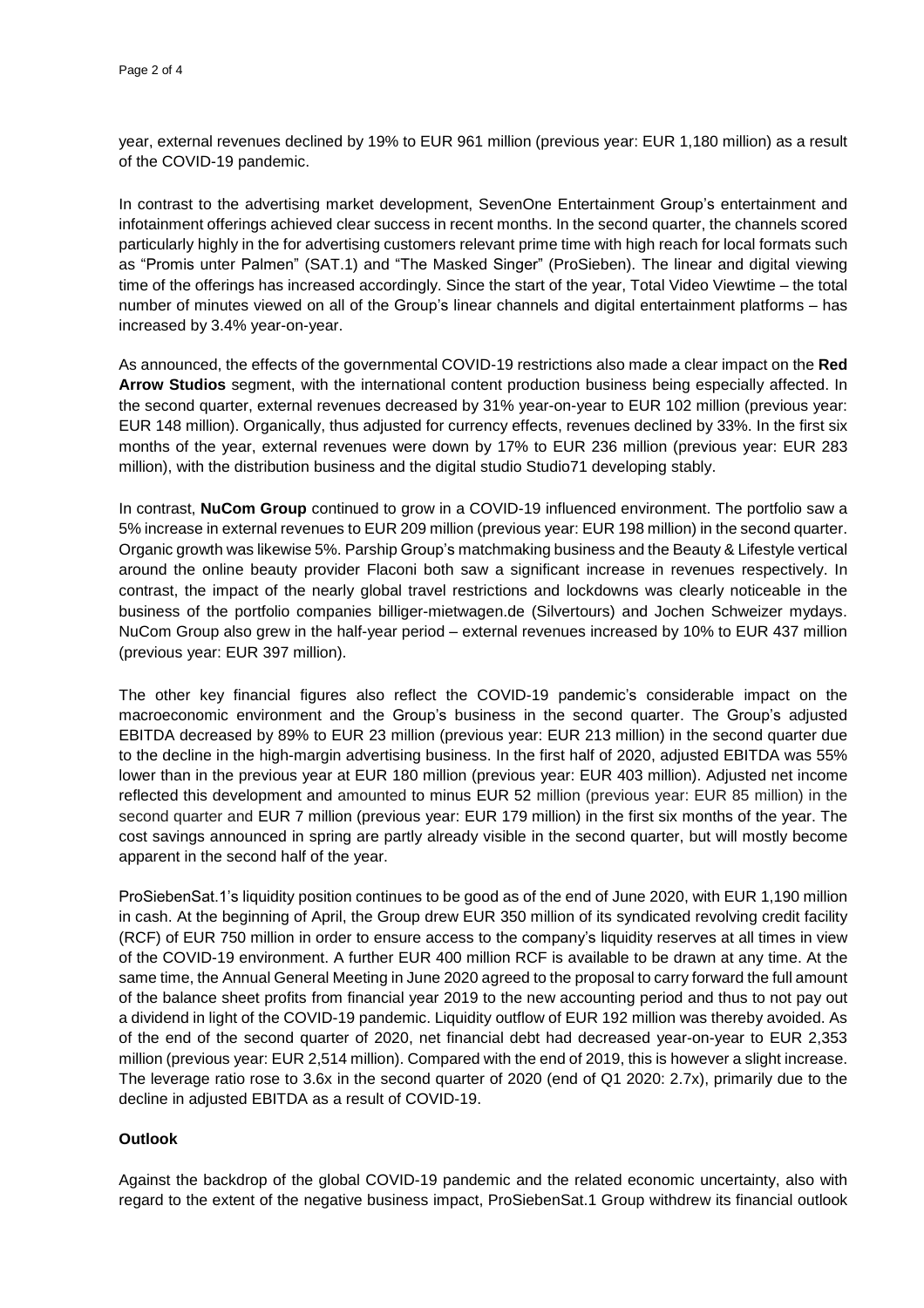for financial year 2020, which had been published at the beginning of March 2020, on April 22, 2020. Already at this time, it was apparent that the effects of COVID-19 on ProSiebenSat.1 Group's business would make it impossible to achieve any of the targets for Group revenues, adjusted EBITDA, adjusted net income, free cash flow before M&A or the Group's leverage ratio stated in this financial outlook. This expectation was confirmed in the second quarter of 2020 for all targets relevant for the management of the Group.

In this environment, the Group continues to further focus on the active management of costs, cash flow and profitability, and has taken various countermeasures in all business areas to mitigate negative effects on the Group's profitability and to secure its liquidity. Although the uncertainties over the economic impact of the COVID-19 crisis remain significant and no reliable forecasts are possible, first economic indicators are brightening following the easing of the lockdown in Germany, and indications of an economic recovery are growing. ProSiebenSat.1 is concentrating on benefiting from this recovery in all business areas which – if sustainable – ought to have a positive impact also on the Group's advertising revenues in the second half of the year. In light of the continuing considerable uncertainty over the extent and duration of the COVID-19 pandemic's economic impact, the related low visibility as well as the dependence of the Group's full-year development on the traditionally important fourth quarter, it is still impossible for the Executive Board to issue a reliable outlook for full-year 2020. In a year with a normal revenue development unaffected by influences such as COVID-19, the Group generates especially in the months September to December about 50% of the adjusted EBITDA for the full-year. This underlines the importance of the year-end business for ProSiebenSat.1.

Irrespectively, ProSiebenSat.1 continues to focus on its core strategic projects with the objective of being the leading entertainment and infotainment player in Germany, Austria and Switzerland. Local and digital offerings – also in close cooperation with Red Arrow Studios and Studio71 – play an important role in order to strengthen reach and thus monetization, as well as to reduce dependence on TV advertising revenues thus creating long-term value for its stakeholders. At the same time, NuCom Group continues to be a synergistically important pillar of the Group and strengthens its diversification.

#### (1) Organic = adjusted for portfolio and currency effects

Further key figures can be found on our Group website at www.ProSiebenSat1.com. The presentation and the Half-Year Financial Report for 2020 will also be available here from 7:30 a.m. on July 31, 2020.

|                                                                                    | H1 2020  | H1 2019  | Change in % |         | Q2 2020 Q2 2019 | Change in % |
|------------------------------------------------------------------------------------|----------|----------|-------------|---------|-----------------|-------------|
| Revenues                                                                           | 1.634    | 1,860    | $-12%$      | 709     | 947             | $-25%$      |
| Total costs                                                                        | $-1.604$ | $-1,605$ | 0%          | -751    | $-812$          | $-7%$       |
| Operating costs <sup>(1)</sup>                                                     | $-1,469$ | $-1,475$ | 0%          | -693    | $-743$          | $-7%$       |
| Adjusted EBITDA <sup>(2)</sup>                                                     | 180      | 403      | $-55%$      | 23      | 213             | $-89%$      |
| Adjusted EBITDA margin<br>(in %)                                                   | 11.0%    | 21.7%    | $-10.7$ pp  | 3.3%    | 22.5%           | $-19.2$ pp  |
| <b>EBITDA</b>                                                                      | 166      | 384      | $-57%$      | 21      | 204             | $-90%$      |
| Reconciling items                                                                  | $-14$    | $-19$    | $-28%$      | $-2$    | -9              | $-79%$      |
| Operating result (EBIT)                                                            | 45       | 273      | $-84%$      | $-35$   | 144             |             |
| <b>Financial Result</b>                                                            | -70      | 36       | $\tilde{}$  | $-33$   | $-13$           |             |
| Net income                                                                         | -30      | 215      |             | -61     | 94              |             |
| Net income attributable<br>to shareholders of<br>ProSiebenSat.1 Media<br><b>SE</b> | $-17$    | 215      |             | $-54$   | 93              |             |
| Net income attributable<br>to non-controlling<br>interests                         | $-13$    | $-1$     |             | -7      | 1               |             |
| Adjusted net income <sup>(3)</sup>                                                 | 7        | 179      | $-96%$      | -52     | 85              |             |
| Adjusted earnings per<br>share (in EUR)                                            | 0.03     | 0.79     |             | $-0.23$ | 0.37            |             |
| Free cash flow (4)                                                                 | $-91$    | -79      | 15%         | -41     | $-25$           | 67%         |
| Free cash flow before M&A<br>(5)                                                   | $-55$    | 15       | ~           | -26     | 76              |             |

#### **Key Figures of ProSiebenSat.1 Group** in EUR m